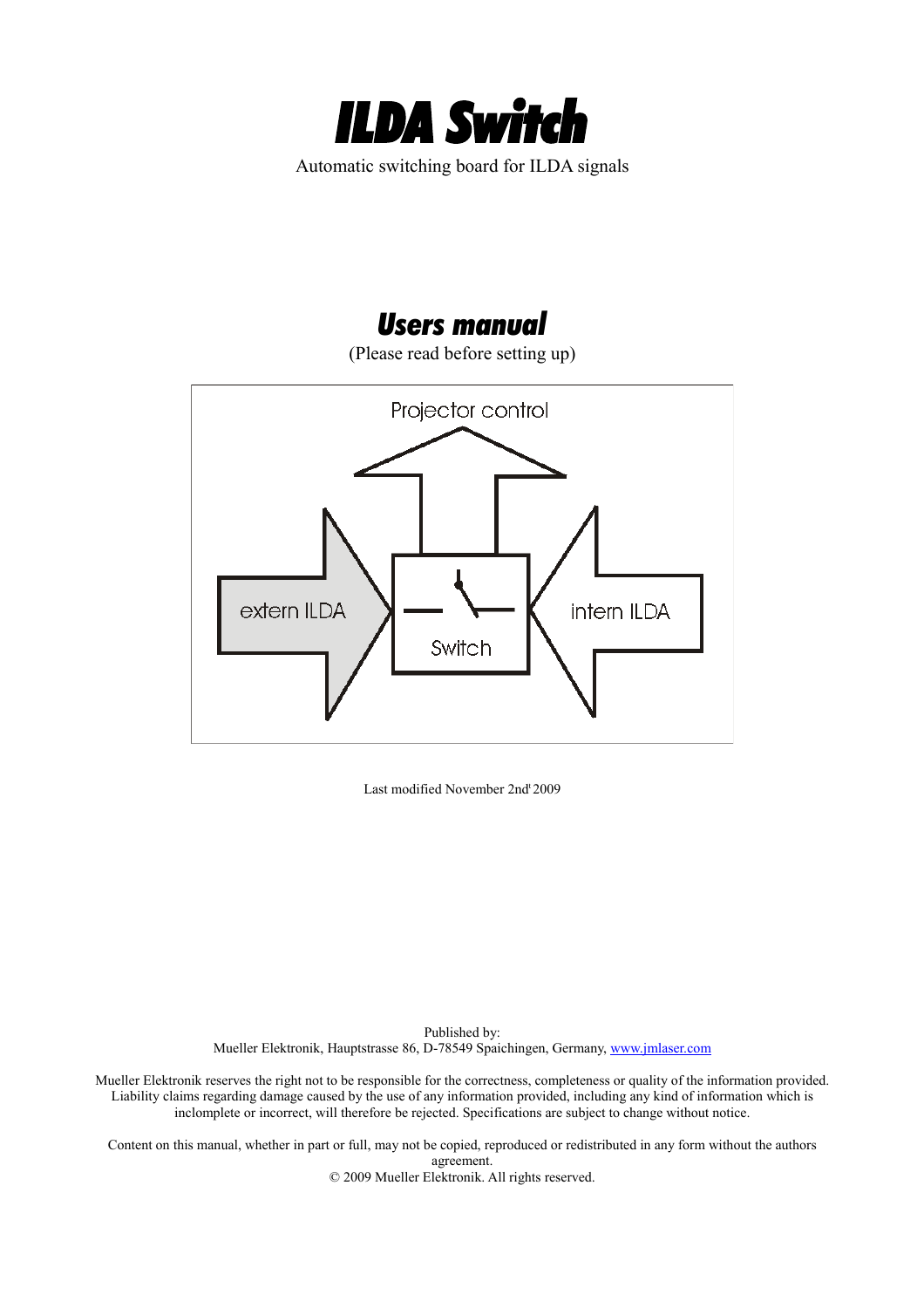#### **1 Basic description**

#### **Technical data**

- one external ILDA input for symmetrical (differencial) signals
- one internal ILDA input (Intensity and colour signals single ended)
- external scanner signals electrical isolated from the board circuit
- converts external intensity and colour signals to single ended signals
- uses external shutter signal for signal source selection
- additional manual signal source selection possible
- operates from single 5V supply (500mA max)
- small board size 76 x 56 mm allows easy installation in laser projectors

The automatic switching board is designed to be installed inside a laser projector and allows to switch the control signals for the projector between an external ILDA-connector and an internal controller, like a showplayer or a network card, like NetLase.

The board can switch scanner signals, intensity signal, up to 6 colours and the shutter signal. Unused colour signals can be left unconnected (inputs and outputs).

Two signal sources can be connected to the board:

- external ILDA input (symmetrical or differential signals)
- internal ILDA input (Intensity and colour signals single ended)

The connectors are designed as flat cable connectors and are compatible with the standard ILDApinout, if a 25pin male DSUB-connector for flat cable is mounted at the other end of the flat cable.

The board switches automatically by the use of an external shutter signal. The signals can also be switched manually by closing 2 pins on the board.

#### **Important note**

All pins for negative control signals (-) of the 'internal' ILDA-input are connected to GND. Be sure that your controller allows to connect these signals to GND.

Otherwise, do NOT connect these signals and leave them unconnected!

Because of the short distance from internal controller (player, network card) to scanners or lasers inside the projector, it is not necessary to use symmetrical signals.

### **2 Power supply**

The board must be powered by a single 5V DC powersupply. The powersupply must be stabilized and must deliver at least 500mA of current.

### **Caution:**

Supply voltage above +5V or reverse-connection of the power will damage the board!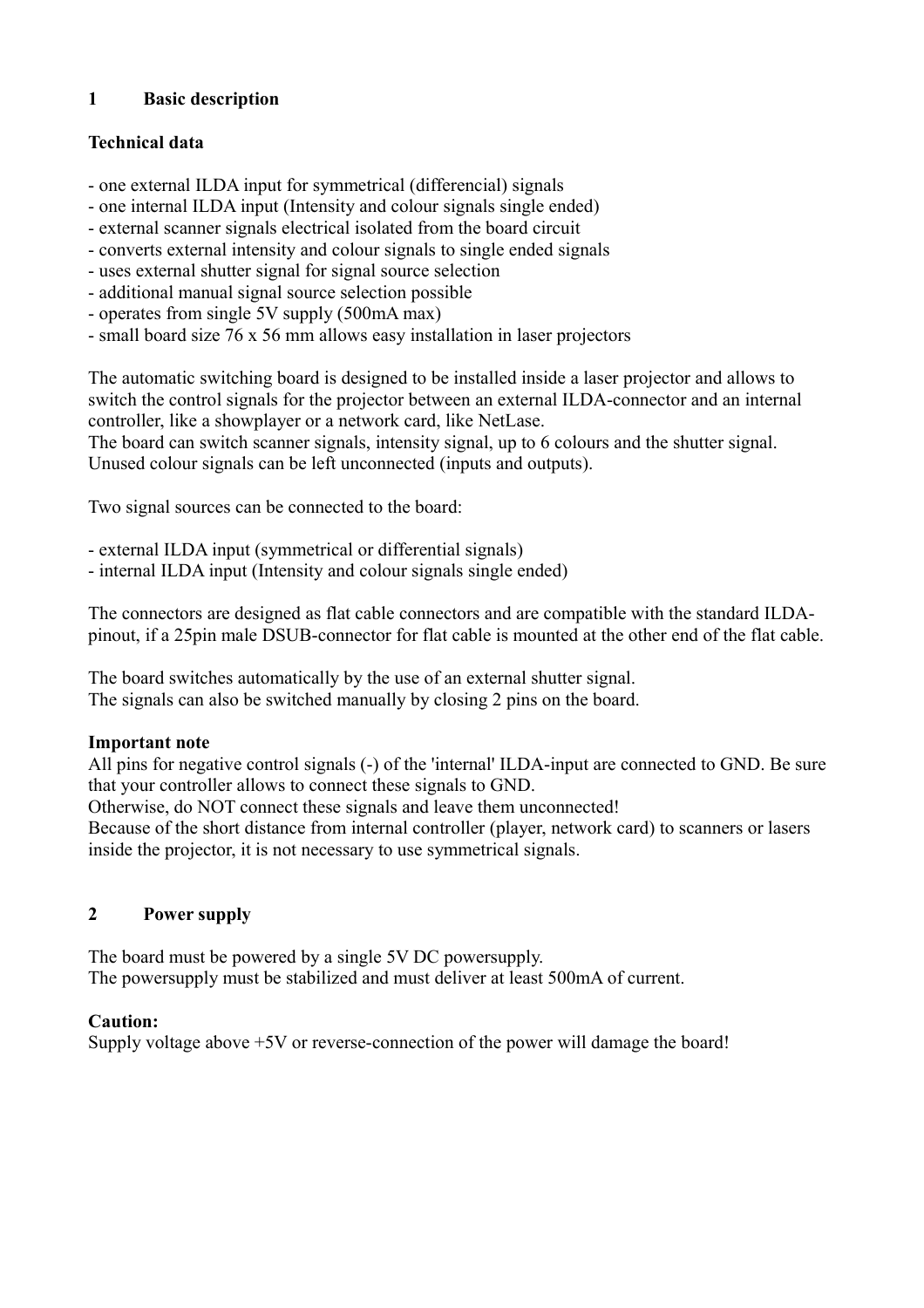### **3 Operating conditions and responsibility**

This product is not an electrical device ready to use.

It is a component, which requires additional components and installation and to run as a complete electrical apparatus. This product will form an apparatus, when installed in a housing, connected to a powersupply, and when all signals are connected.

For this reason, this product does not have to comply with the regulations of WEEE.

The product is designed and produced to meet CE regulations and all parts are RoHS conformal.

It is recommended to read this instruction manual completely before starting working with the product.

Warranty can be void due to mishandling.

The manufacturer excludes liability in case of any damages, which are result of mishandling or operation under unspecified conditions.

Also any liability claims regarding damage caused by the use of this product will be rejected.

The product should only be used under dry condition and 0°C to 40°C roomtemperature. Assembly and setting up must be done by qualified persons only.

The manufacturer excludes liability in case of the following damages, unless it is verifiable that damage existed when the product left factory.

- Wrong polarity of power supply voltages
- Supplyvoltage too high or unstabilized
- Output drivers overloaded or short connected.
- Damage as a result using the product beyond recommended operation conditions.
- Damage caused by electronic or mechanical manipulations
- Damage caused by dust and corrosion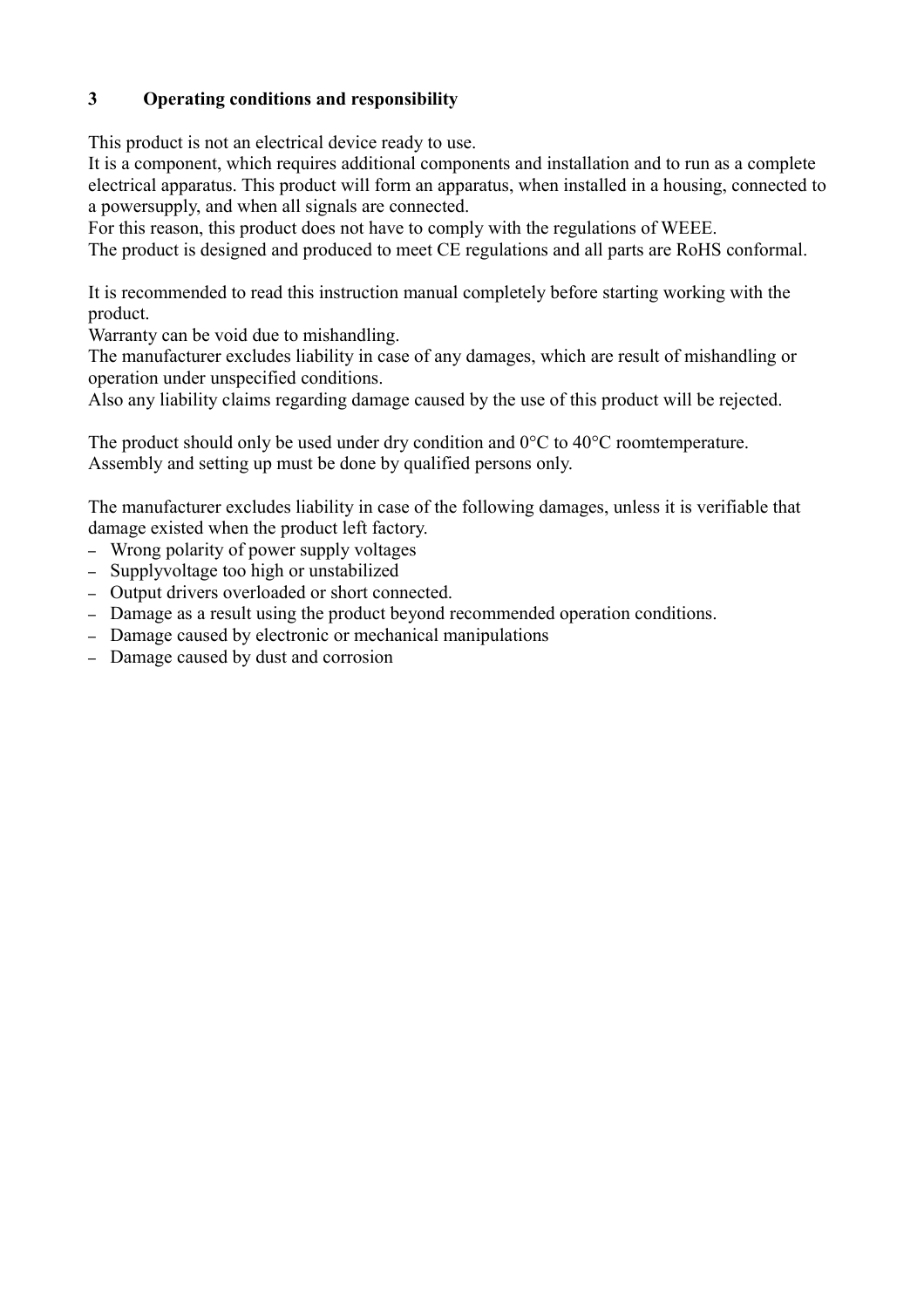## **4 Signal inputs**

## **4.1 External ILDA input signals**

The following table shows the external ILDA signals and the routing of these signals:

| Scanner signals $X^+$ , $X^-$ , $Y^+$ , $Y^-$ | routed 1:1 to the output connectors by relais<br>Scanner signals are isolated from the circuit of the<br>switching board!                              |
|-----------------------------------------------|--------------------------------------------------------------------------------------------------------------------------------------------------------|
| Intensity + and Intensity-                    | converted to single ended signals and routed<br>to output via relais. Output signal operates against<br>GND of the switching board!                    |
| Colour signals $+$ and $-$                    | converted to single ended signals and routed<br>to outputs via electronical switches.<br>Output signals operate against GND of the switching<br>board! |
| Interlock signals A and B                     | routed unmodified and isolated from the circuit<br>to 2 connector pins.                                                                                |
| Shutter signal                                | used for selection of the signal source external / internal<br>and is also switched to the shutter output if external<br>ILDA input is selected.       |
| $GND$ (Pin 25)                                | is connected to circuit ground GND.                                                                                                                    |

### **4.2 Internal ILDA input signals**

The following table shows the internal ILDA signals and the routing of these signals:

| Scanner signals $X^+$ , $X^-$ , $Y^+$ , $Y^-$ | routed 1:1 to the output connectors by relais<br>Scanner signals are isolated from the circuit of the<br>switching board! |
|-----------------------------------------------|---------------------------------------------------------------------------------------------------------------------------|
| Intensity and colour signals (single ended)   | routed to outputs via electronical switches.<br>Output signals operate against GND of the switching<br>board!             |
| Interlock signals A and B                     | Interlock signals are not used from internal source                                                                       |
| Shutter signal                                | routeded to the shutter output if internal source is<br>selected.                                                         |
| $GND$ (Pin 25)                                | is connected to circuit ground GND.                                                                                       |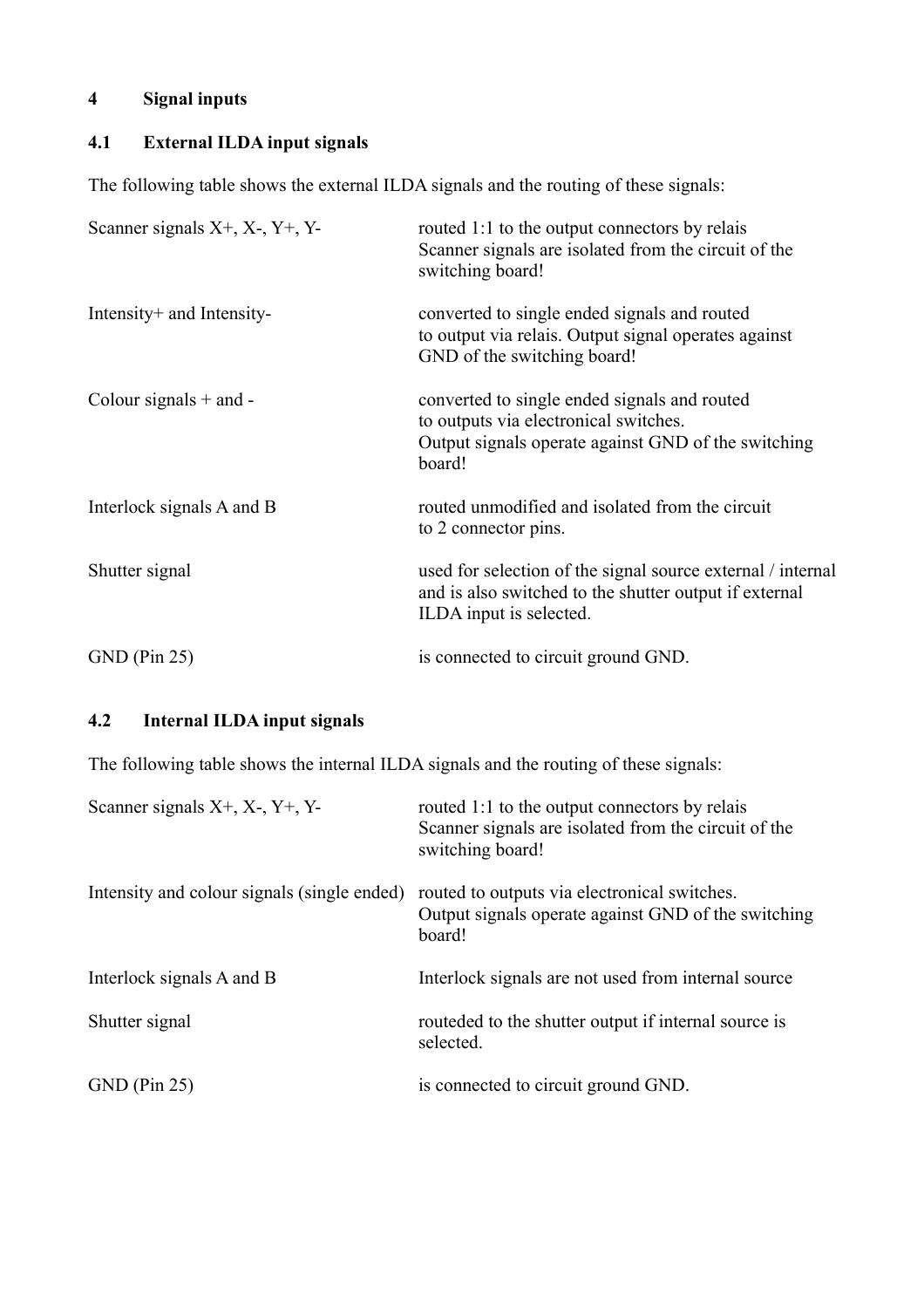### **5 Signal selection**

The signal source (external or internal ILDA input signal) is selected by the external shutter signal. If the external shutter signal is +5V, the external ILDA signals are switched to the outputs. This allows the projector to be controlled by external ILDA signals.

If the external ILDA cable is disconnected from the projector or an external controller (DAC card) removes the shutter signal, the switch falls back to internal ILDA signals (default mode).

The switch can also be set to 'external ILDA signals' by closing 2 pins (intern/extern control) on the board directly. This can be necessary if the external controller device does not support a shutter signal.

Note that the external shutter signal and the manual selection are logical **OR**ed.

The internal shutter signal is not used to control the board. So the state of the internal shutter source does not affect the state of the switch.

In default mode (if no external shutter signal is applied **and** the manual control pins are open), the internal ILDA connector is selected as signal source for the outputs.

### **6 Signal outputs**

The signal outputs are located on different connectors and are divided in the following groups:

### **6.1 Scanner output signals**

The scanner signals are switched via relais.

This allows the switching board to be independant from signal voltage of the scanner signals. The scanner signals are routed directly to the outputs without being manipulated by the board. Load on scanner signals is connected directly to the driving sources.

### **6.2 Intensity and colour signals**

All intensity and colour signal routing is designed for maximum 5V differential input. If higher signal levels (differential voltage) are used as external ILDA signals, these signals are limited to 5V at the outputs.

The external intensity and colour signals are all converted from symmetrical to single ended signals 0-5V and then routed to the colour outputs. The most important signals for RGB-projectors are located at one connector, while the additional 3 colours are located at a separate connector. The second colour output connector can be left unconnected if the projector supports RGB only. Do not connect outputs to ground or to driving sources. This can result in damage of the device or connected devices.

Be sure that the load current of the outputs will not be higher than 5mA.

### **6.3 Interlock and shutter signal**

The external interlock lines are permanently routed to corresponding pins of the switching board 1:1.

They are electrically isolated from the board circuit.

Interlock lines of the internal ILDA connector (if available) are not used.

The shutter output signal for controlling the shutter of the projector is available at an output pin of the board. It is routed from the external ILDA connector if the external source is selected and it is routed from the internal ILDA connector if the internal source is selected (default mode). Note that shutter signals are not amplified. Load is connected directly to the driving sources.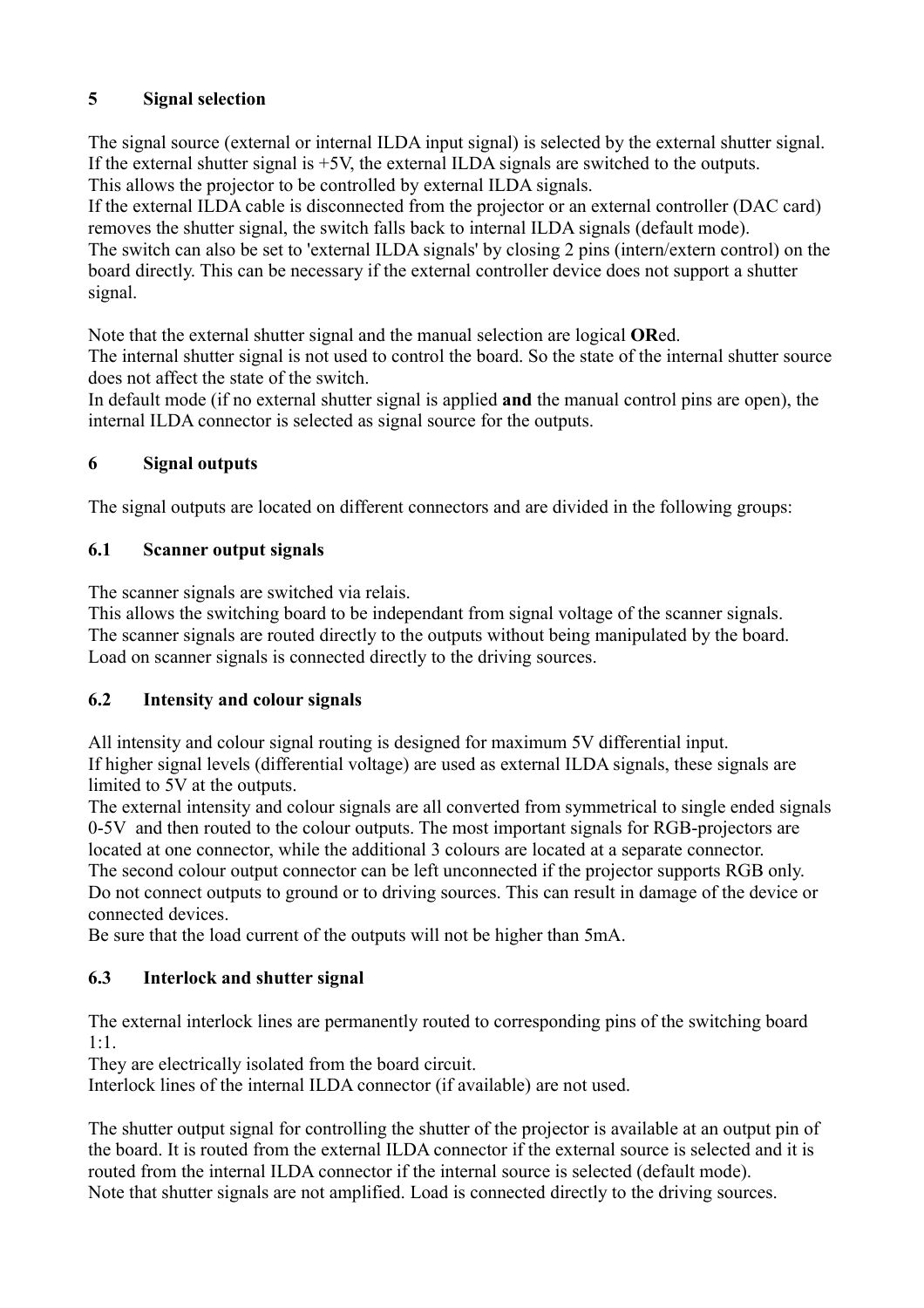#### **7 Additional hints**

Be sure that pin 25 of the external ILDA connector is connected to GND of the external controller. Do not leave this pin unconnected.

If possible, connect all signal pairs of the external colour- and intensity signals. If your external controller (DAC) or your cable does not support the minus-lines (-) of the signals, let the minus-inputs open. The minus-inputs of the colour signals are supplied with pulldown resistors 2KOhm.

**Caution:** Some controller devices (DACs) make it necessary to close unconnected minus-lines to GND, others don't allow this.

But the pulldown resistors should be a safe solution for both types of devices.

If your scanner supports single ended X/Y signals only, aks the supplier of your external controller (DAC) how to connect the scanner signals.

Some devices allow the use of the plus (+) lines only, but mostly resulting in half the signal level. Others suggest to pull the minus (-) lines to GND (pin 25).